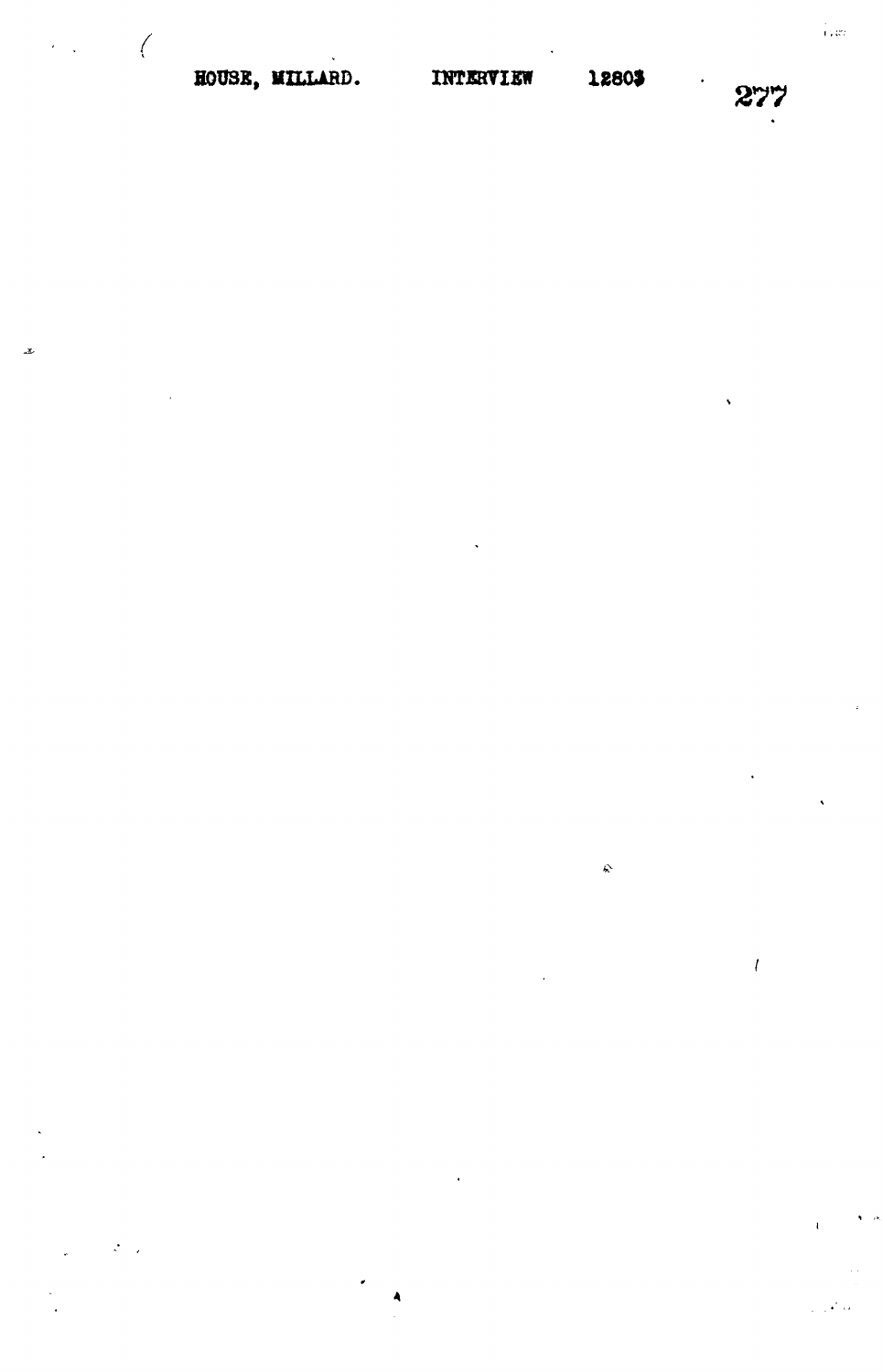|     | $     -$<br>Form $A - (S - 149)$                                                                                                                                                                                                                                                   |     |
|-----|------------------------------------------------------------------------------------------------------------------------------------------------------------------------------------------------------------------------------------------------------------------------------------|-----|
|     | BICGRAPHY FORM<br>WORKS PROGRESS ADMINISTRATION<br>Indian-Pioneer History Project for Oklahoma                                                                                                                                                                                     | 278 |
|     | 12803<br>INTERVIEW<br>HOUSE, MILLARD                                                                                                                                                                                                                                               |     |
|     | <b>Field Worker's name Charles H. Holt</b>                                                                                                                                                                                                                                         |     |
|     | This report made on (date) January 21<br>1938                                                                                                                                                                                                                                      |     |
| ř1. | Name ______ Millard (Bud) House                                                                                                                                                                                                                                                    |     |
| 8.  | Post Office Address Cleveland                                                                                                                                                                                                                                                      |     |
| 3.5 | Residence address (or location)                                                                                                                                                                                                                                                    |     |
| ŀ4. | DATE OF BIRTH: Month January Day 16 Year 1873                                                                                                                                                                                                                                      |     |
| ้5, | Place of birth Kentucky                                                                                                                                                                                                                                                            |     |
| 6,  | Name of Father Henry House Place of birthKentucky                                                                                                                                                                                                                                  |     |
| [7, | Name of Mother Lucy Brown Place of birth Kentucky                                                                                                                                                                                                                                  |     |
|     | Other information about mother                                                                                                                                                                                                                                                     |     |
|     |                                                                                                                                                                                                                                                                                    |     |
|     | Notes or complete narrative by the field worker dealing with the<br>life and story of the person interviewed. Refer to Manual for<br>suggested subjects and questions, Continue on blank sheets if<br>mecessary and attach firmly to this form, Number of sheets<br>attached 4 - 1 |     |

i<br>L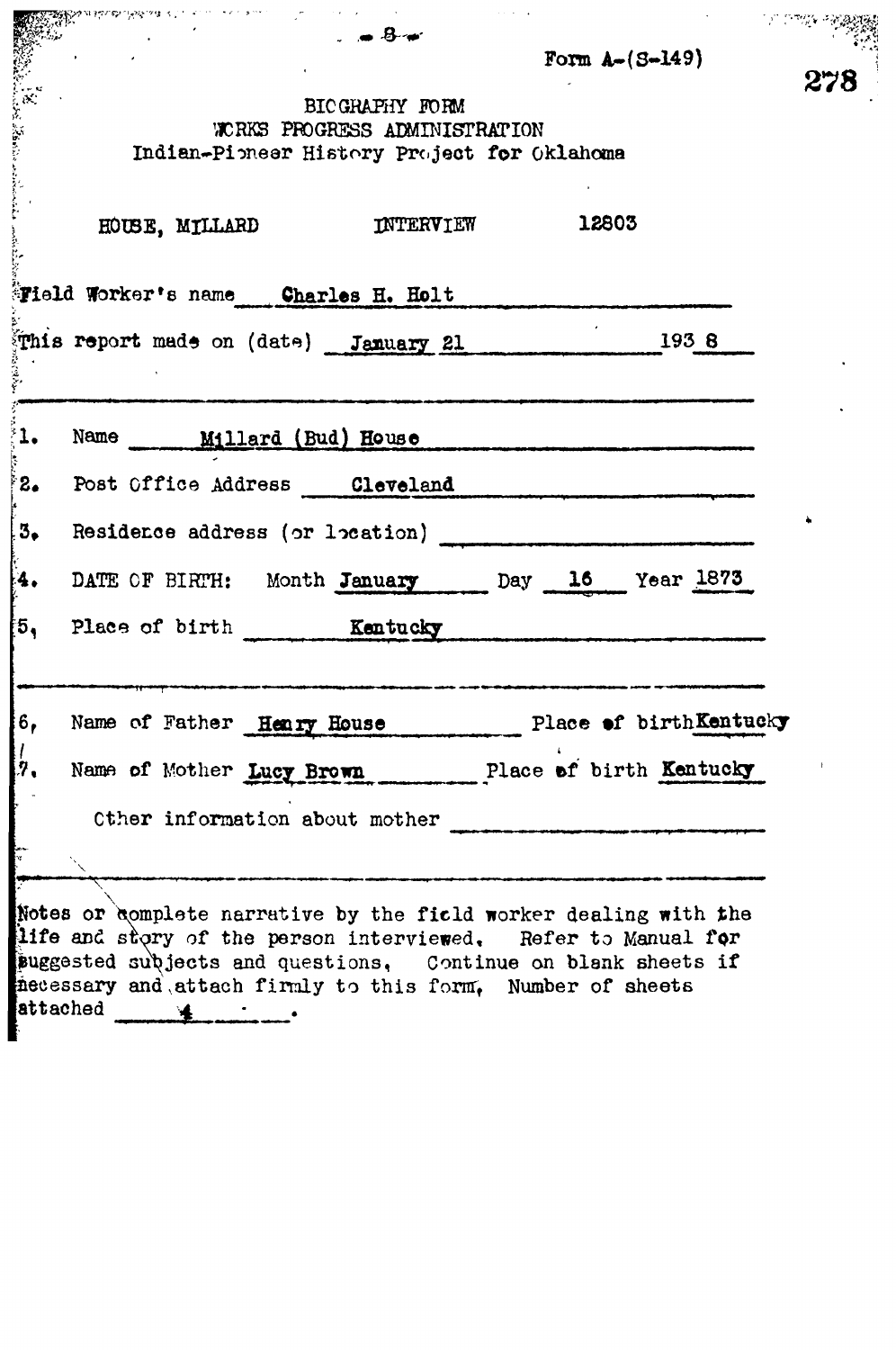5

**HOtBE, MILLABD INTERVIEW 12803**

**Charles H. Holt, investigator,** January 21, 1938.

# **interview with Mr. Mlllard (Bud) House, Cleveland, Oklahoma.**

**Millard (Bud) House was horn in Kentucky in 1873;** his parents moved to Arkansas in the late \*70's, but in **1885 moved from Arkansas to the Territory and settled in the Choctaw country near Peteau at a place which was then** known as Poteau Switch.

**The father was an experienced timber man, and he and a man of the name of J« W. Cooper took a job of cutting logs and rafting them to a mill at Fort Smith, and Mr. House kept up this work at Poteau Switch for seven years.**

**The trip from Arkansas was made by ox team and wagon and on arriving near Poteau Switch, a small tract of land was leased from a full blood Choctaw Indian of the name of** Israel Huentobie. **Where** was a double log house on the **tract of land and fifteen aores were ready for cultivatipn. The father, Mr, House, went ahead with his logging, and the rest of the family cultivated these fifteen acres of land,** raising corn on all the land except a garden patch. It took

 $\sim 10^{-1}$  eV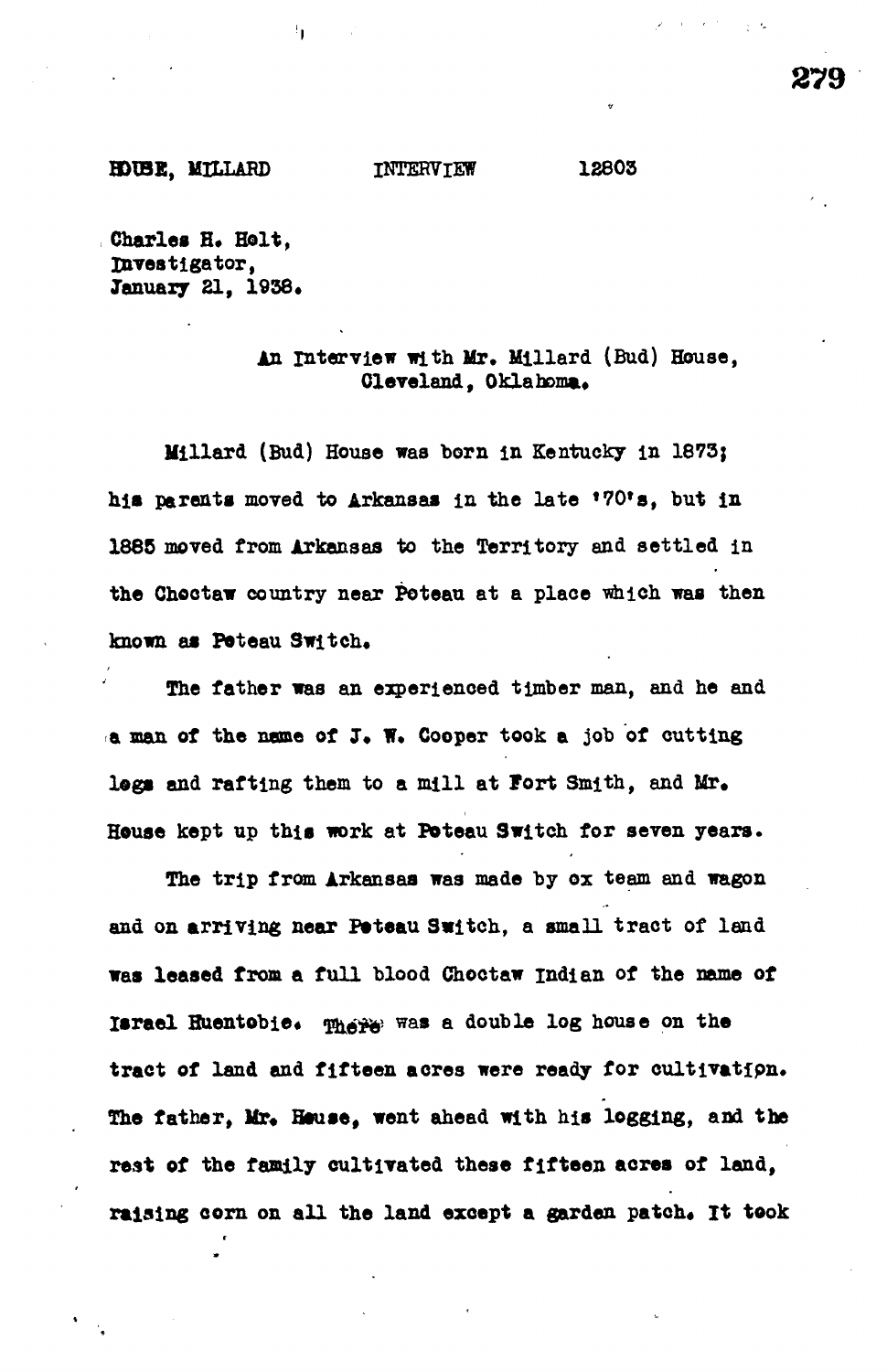### **BOUSE, MILLARD INTERVIEW 12803**

 $2 -$ 

**a great deal of corn for the three yoke of oxen used in logging and corn had to be bought when the corn they had** raised had been fed up. They paid from 50 cents to \$1.00 per bushel for the corn which they bought.

**The loga were mostly cut on Sugar Creek and were mostly Walnut, Cedar and Cherry, although some Oak logs** were cut. The logs were hauled to the Arkansas River at **the nearest point and were arranged on seventy-five to a** hundred foot rafts and floated to Fort Smith. Gooper and House kept twenty-four men for their logging operations.

**At one time the river got very high and the rafts** had to be watched very closely as they would be stolen. A **large rowboat was used to follow and guide the rafts, and one time the river got so high that great loss and damage** was caused to the surrounding country and many heads of livestock were drowned. In following and guiding the log rafts the carcasses of many hogs, cattle and other stock **could be seen floating in the water ox lodged in tree tops** as the water was up over some of the trees. The **House** family lost some cattle and hogs in the flood. The Indians **had so many wild hogs in the river bottom that no estimate \**

**/**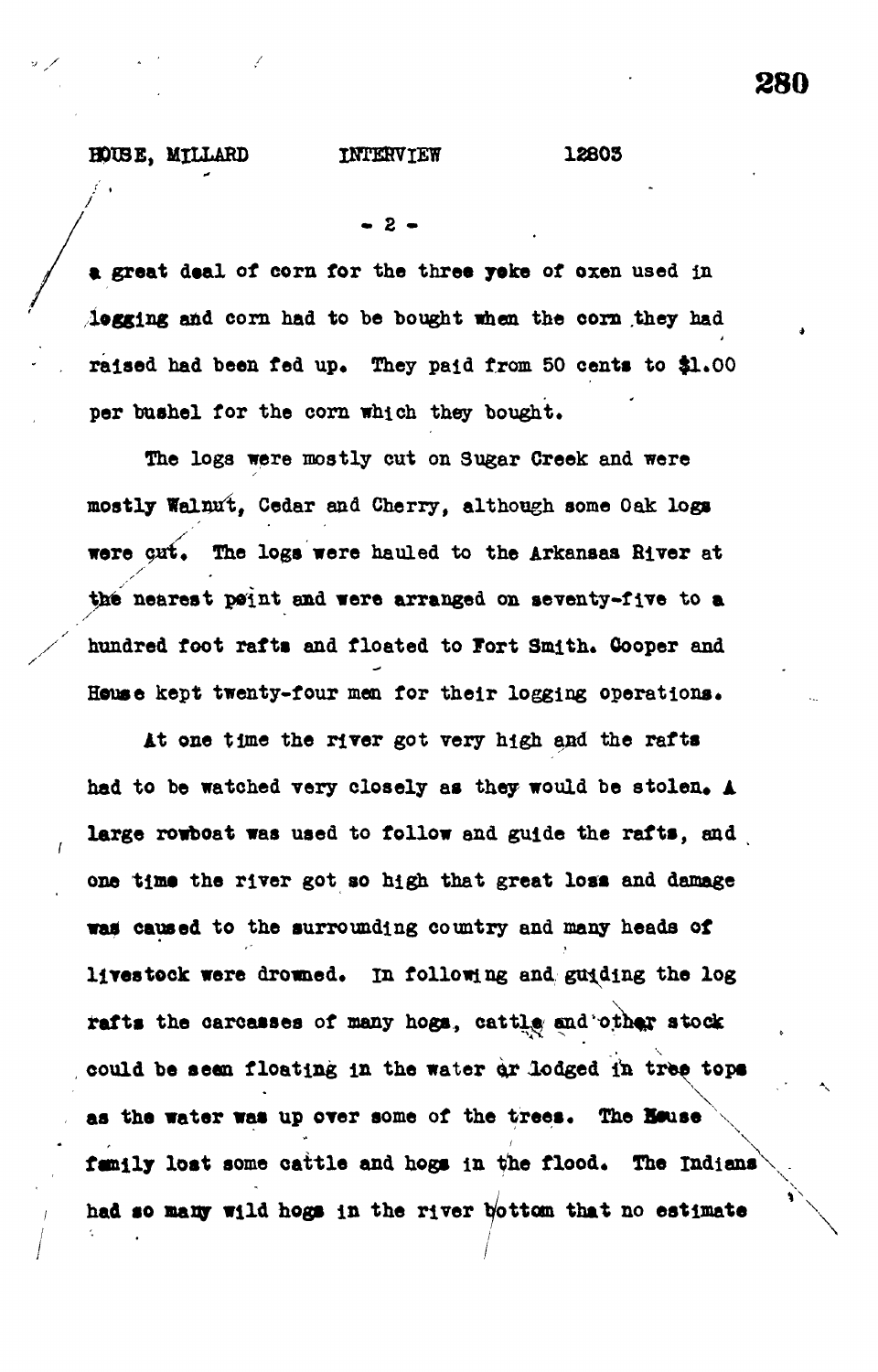# **HOIBE, MILLAED INTERVIEW 12803**

**\*• '**

could be made of the hogs which they lost.

The main road that passed where the House family **lived crossed Sugar Creek, but the creek made an 3 at the crossing point, and it had to be crossed three times before getting onto the other sid§.**

**The trading place nearest the place where the House family lived was Gibson, Arkansas, ten miles away where** they got their mail. Then Beard's store was ten miles away **but it was in the Territory, and seven miles away was the MoClur^Jilace. McClure was part Choc taw Indian, and Wtsalthy^fee• had a store, a grist mill, and baled great** quantities of hay. He had a hay shed that covered almost two acres of land. He did a great business and drew trade from the surrounding country.

Mr. McClure had two sons who were doctors', Tony and-Jack were their names, but one of them committed suicide and the other fell on a rock and died as a result.

**There was a "whipping post" at the McClure farm, but only one man was whipped at the post while the House family** lived near. A man had stolen horses for which theft he was whipped at the McClure whipping post. There was no school